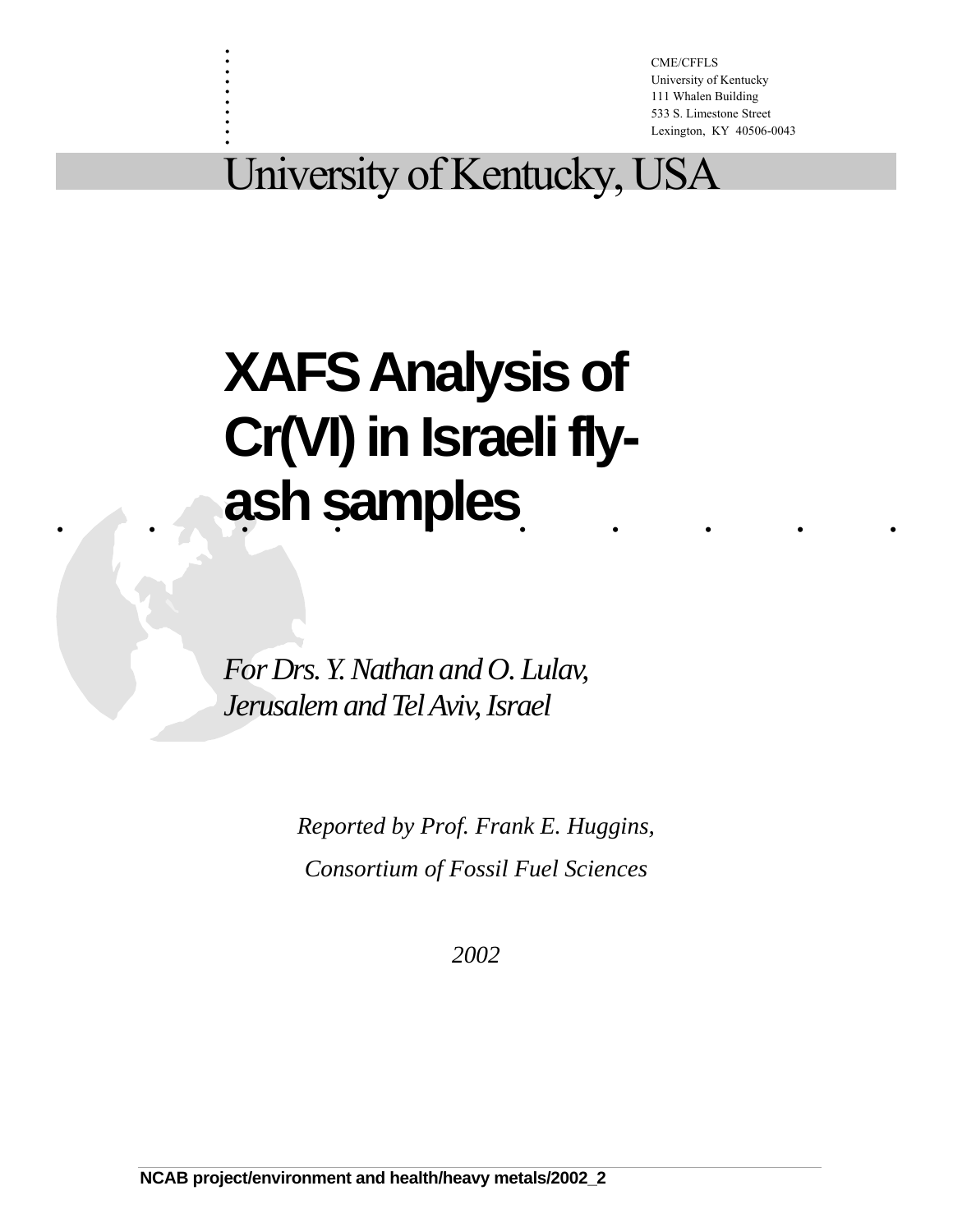# XAFS Analysis of Cr(VI) in Israeli fly-ash samples

*Cr XANES spectroscopy indicates that the Cr(VI) contents of the examined Israeli flyash samples constitute from 6 to 14% of the total Cr in the sample.* 

### **Introduction:**

At the request of Dr. Y. Nathan, Geological Survey of Israel, Jerusalem, and Dr. O. Lulav, Israeli Coal Ash Board, Tel Aviv, a suite of five fly-ash samples was examined using Cr Xray absorption fine structure (XAFS) spectroscopy. Dr. Nathan described the samples in an email communication, as follows:

Sample 1 - Jasr: the original road base material of Jasr (Jisr) el-Zarka

Sample 2 - FM2: 3 months composite industrial ash

Sample 3 - C 3-5: sample from the upper part of the southern embankment at the Electric Power plant ((Hadera), depth  $1 - 1.5$  m

Sample 4 - C 4-1: sample from the lower part of the southern embankment at the Electric Power plant ((Hadera), depth  $\sim$  7.5 m

Sample 5 - D 9-11: sample from the road base material of Jasr-el-Zarka, one year after emplacement, depth  $\sim$  2 m

#### **Experimental:**

The speciation of chromium in fly-ash samples from Israel has been examined using Cr Kedge X-ray absorption fine structure (XAFS) spectroscopy performed at the U.S. National Synchrotron Light Source (NSLS) at Brookhaven National Laboratory, NY. Due to possible concerns regarding resolution issues in the spectra obtained at NSLS, some additional experiments were also briefly conducted at the Stanford Synchrotron Radiation Laboratory, Stanford University, but the results were virtually identical to those obtained at NSLS.

The fly-ash samples were used at the synchrotron in their as-received forms without any additional preparation. A portion of the sample  $\left(\sim 200 \text{ mg}\right)$  was suspended in the X-ray beam at the synchrotron in an envelope made of ultrathin polypropylene. Data were collected from this sample in fluorescence geometry using an 11-element Ge detector, which was gated electronically to receive predominantly the X-rays fluoresced by chromium. A  $6\mu$  V filter was also employed to enhance further the signal/noise ratio. The Cr XAFS spectrum was collected as a function of energy over a range from 5,889 eV to 6,389 eV. Over the edge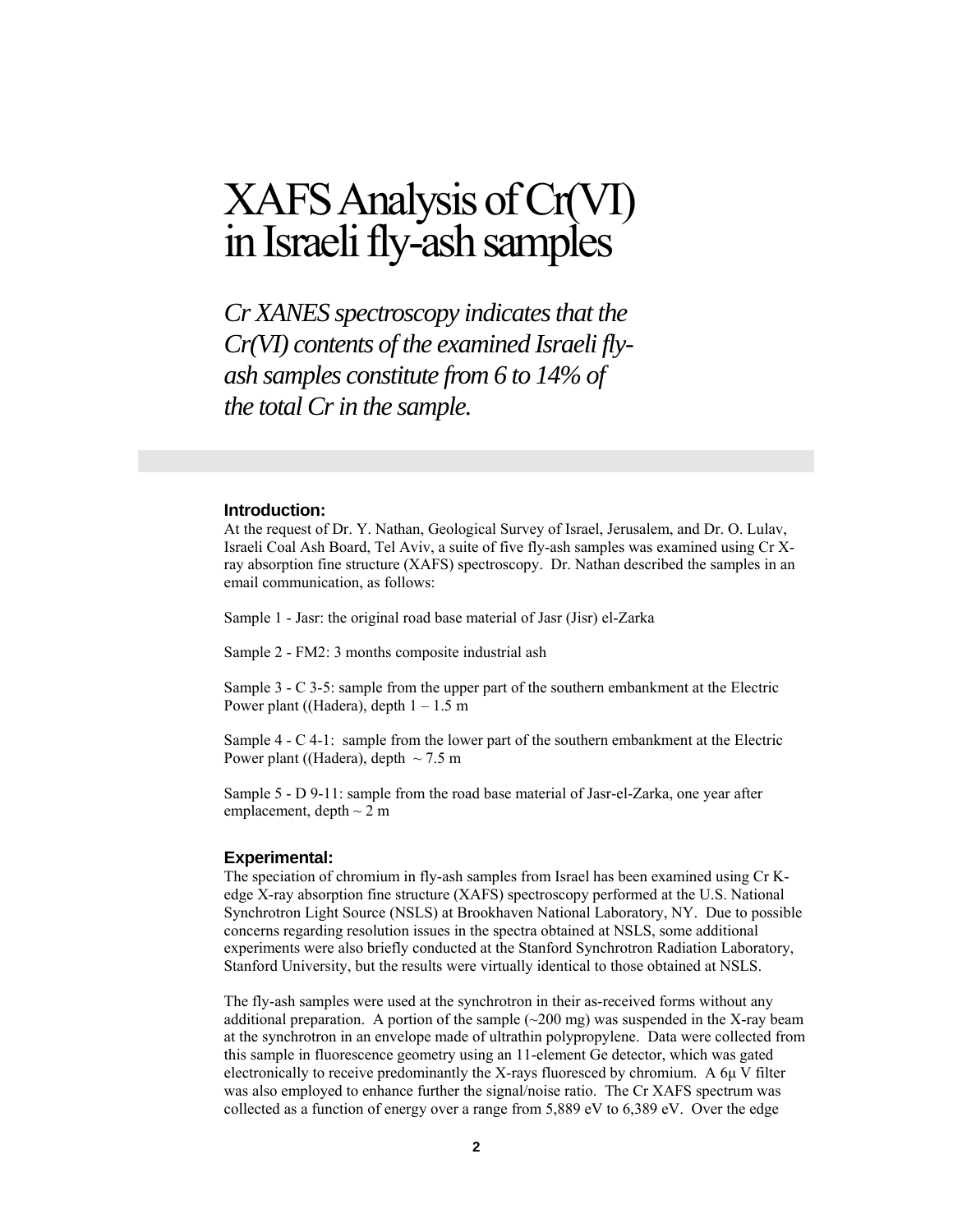(XANES) region, that is, from  $-10$  eV to  $+40$  eV with respect to the Cr K absorption edge at 5,989 eV, the data were collected at a stepping interval of 0.25 eV. For each sample, a chromium XAFS spectrum was recorded in each of the 11 channels of the detector and the set of 11 spectra were accumulated at least 4 times; hence, a minimum of 44 individual spectra were added together to obtain a spectrum of reasonable quality (Figure 1). The first major derivative in the XAFS spectrum of a thin chromium foil was assumed to occur at exactly 5,989 eV and the energy scales of the spectra of the fly-ash were adjusted accordingly.

Figure 1 shows the absorption spectrum obtained for sample "Jasr #1"; it is the plot of the ratio of the intensity of the fluorescent radiation  $(I_f)$ , measured in the multi-element Ge detector, divided by the intensity of the incident radiation  $(I_0)$  as a function of energy. As is normally done (Koningsberger and Prins, 1988), the slope below and above the edge is removed mathematically and the resulting XAFS data are then normalized to the edge step so that the difference in absorption across the chromium K-edge at approximately 5,989 eV is unity. The resulting spectra (Figure 2) are the X-ray absorption near-edge structure (XANES) spectra. Normally, further analysis is then performed to generate the extended X-ray fine structure (EXAFS) spectrum, but in this case, the observed signal-to-noise ratio is too low and the L-edge absorption peaks due to neodymium and cerium (Figure 1) are too large and too close to the chromium K-edge to permit meaningful analysis of the Cr EXAFS structure.

## **Results and Discussion:**

The Cr XANES spectra were least-squares fitted in the region from  $-8$  eV to  $+8$  eV using a mathematical function based on two peaks of lorentzian-gaussian shape and an arctangent curve for the background produced by the chromium absorption edge. Examples of the fitting are given in Figure 3. As discussed in more detail elsewhere (Huggins et al., 1999), the peak at about  $1.5 - 2$  eV represents a small, weakly allowed localized transition in  $Cr^{3+}$ , whereas the peak at  $3.5 - 4$  eV represents a composite peak for an even smaller  $Cr^{3+}$  transition peak and the much more intense peak due to  $Cr^{6+}$ . By measuring the relative heights of these two peaks for mixtures of known amounts of  $Cr^{3+}$  and  $Cr^{6+}$ , a calibration curve was developed that related the peak-heights to the fraction of the Cr present as  $Cr^{6+}$  in the sample. The inverse procedure can then be used to estimate the Cr(VI) contents of fly-ash and other samples. The results of this precedure for the five samples from Israel are shown in Table 1.

|                            | Peak at 2 eV |                        | Peak at 4 eV |                        |                       |
|----------------------------|--------------|------------------------|--------------|------------------------|-----------------------|
| Sample<br>(XAFS File ID)   | Height       | Pos'n, eV<br>Width, eV | Height       | Pos'n, eV<br>Width, eV | $\frac{9}{6}Cr(VI)*+$ |
| 1. Jasr<br>(CRASH.X912S)   | 0.041        | 1.2<br>2.6             | 0.145        | 3.5<br>2.6             | 14                    |
| 2. FM2<br>(CRASH.X918S)    | 0.046        | 1.4<br>2.7             | 0.103        | 3.4<br>2.7             | 10                    |
| $3. C4-1$<br>(CRASH.X907S) | 0.050        | 1.5<br>3.1             | 0.067        | 4.0<br>3.1             | 6                     |
| $4. C3-5$<br>(CRASH.X924S) | 0.039        | 1.4<br>2.7             | 0.133        | 3.7<br>2.7             | 13                    |
| 5. D9-11<br>(CRASH.X903S)  | 0.053        | 1.2<br>3.4             | 0.085        | 3.9<br>3.4             |                       |

|  |  | Table 1: Results of least-squares fitting analysis of Cr XANES spectra of Israeli fly-ash |  |
|--|--|-------------------------------------------------------------------------------------------|--|
|  |  |                                                                                           |  |

\* Calculated from:  $Cr(VI) = (h_4 - h_2/3) * 110$  where  $h_2$  and  $h_4$  are the peak heights.

+ Estimated uncertainty is no more than  $\pm 3\%$ 

It is apparent that all five fly-ash samples show positive signs for the presence of Cr(VI), given the estimated uncertainty of  $\pm 3\%$ . The samples do show some significant differences: for example, the two samples from the southern embankment at the Hadera (samples 3 and 4)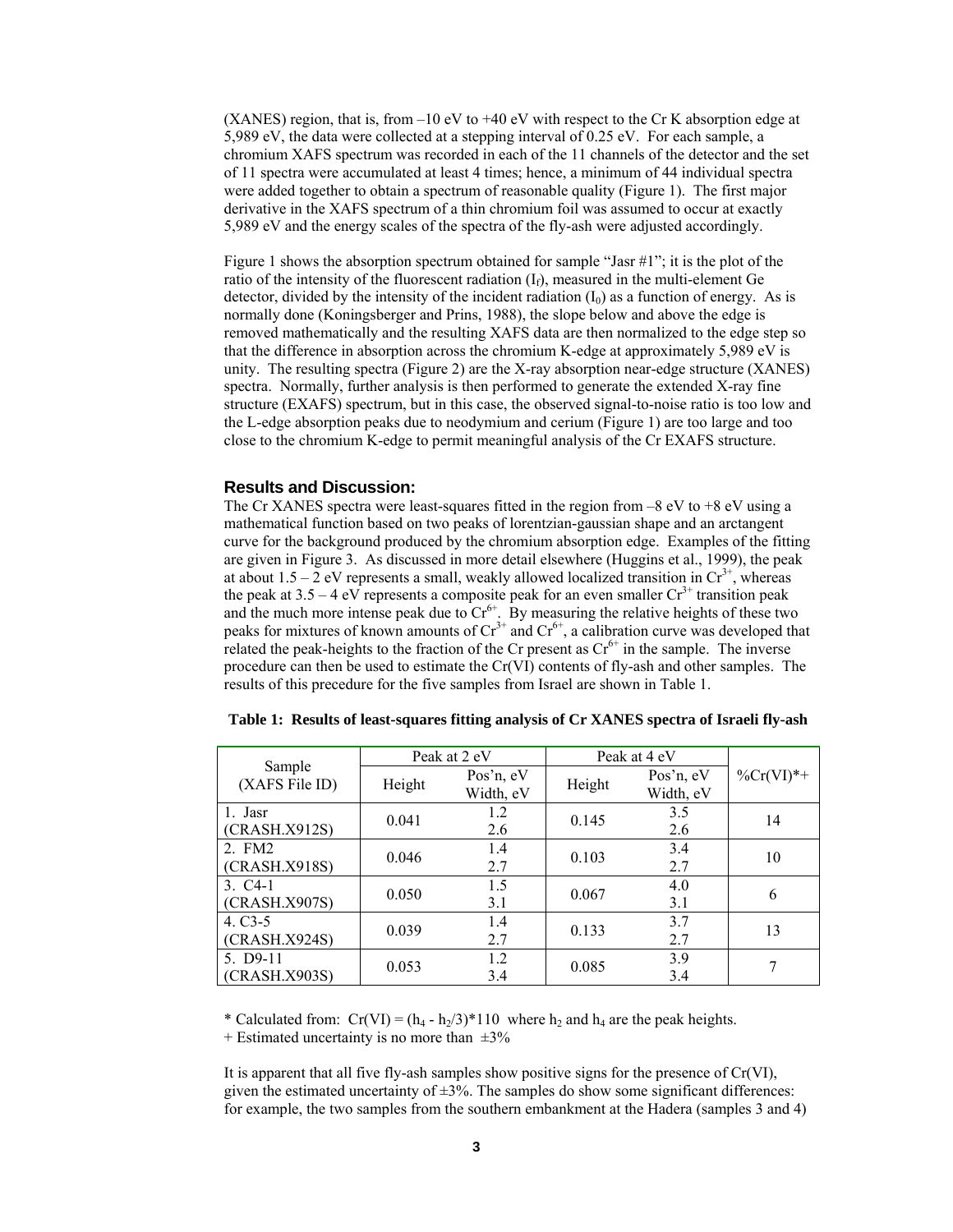site differ significantly, as do the two Jasr samples (1 and 5). This may imply that the  $Cr^{3+}/Cr^{6+}$  ratio is being affected by the depth of burial or by its interaction with groundwater.

## **Conclusions:**

The chromium speciation of a five Israeli fly-ash samples has been determined quantitatively from their Cr K-edge XANES spectra using the XAFS spectroscopic method recently developed at the University of Kentucky (Huggins et al., 1999). This method is based on a least-squares fitting procedure that relates the height of the pre-edge peak in the chromium XANES spectrum to the Cr(VI) content. Cr(VI) was detected in all five Israeli fly-ash samples, however, the determined values were relatively low, varying from as little as 6% to only as high as  $14\%$  of the total Cr in the sample. The estimated uncertainty in the Cr(VI) determination is no more than  $\pm 3\%$ .

#### **References:**

- Huggins, F. E., Najih, M. and Huffman, G. P., 1999. *Direct speciation of chromium in coal combustion by-products by X-ray absorption fine structure spectroscopy*. **Fuel (Special Issue, Proceedings, 1997 International Ash Utilization Symposium),** 78, 233-242.
- Koningsberger, D.C., and Prins, R., 1988. X-ray Absorption. Principles, Applications, Techniques of EXAFS, SEXAFS and XANES. Wiley, NY.



Figure 1: Chromium XAFS spectrum of a fly-ash sample from Israel (sample Jasr #1). Note the L-edge absorptions for La, Ce, Nd and Pr that limit the extent of the useful EXAFS region for Cr. The Cr XANES region, however, is unaffected.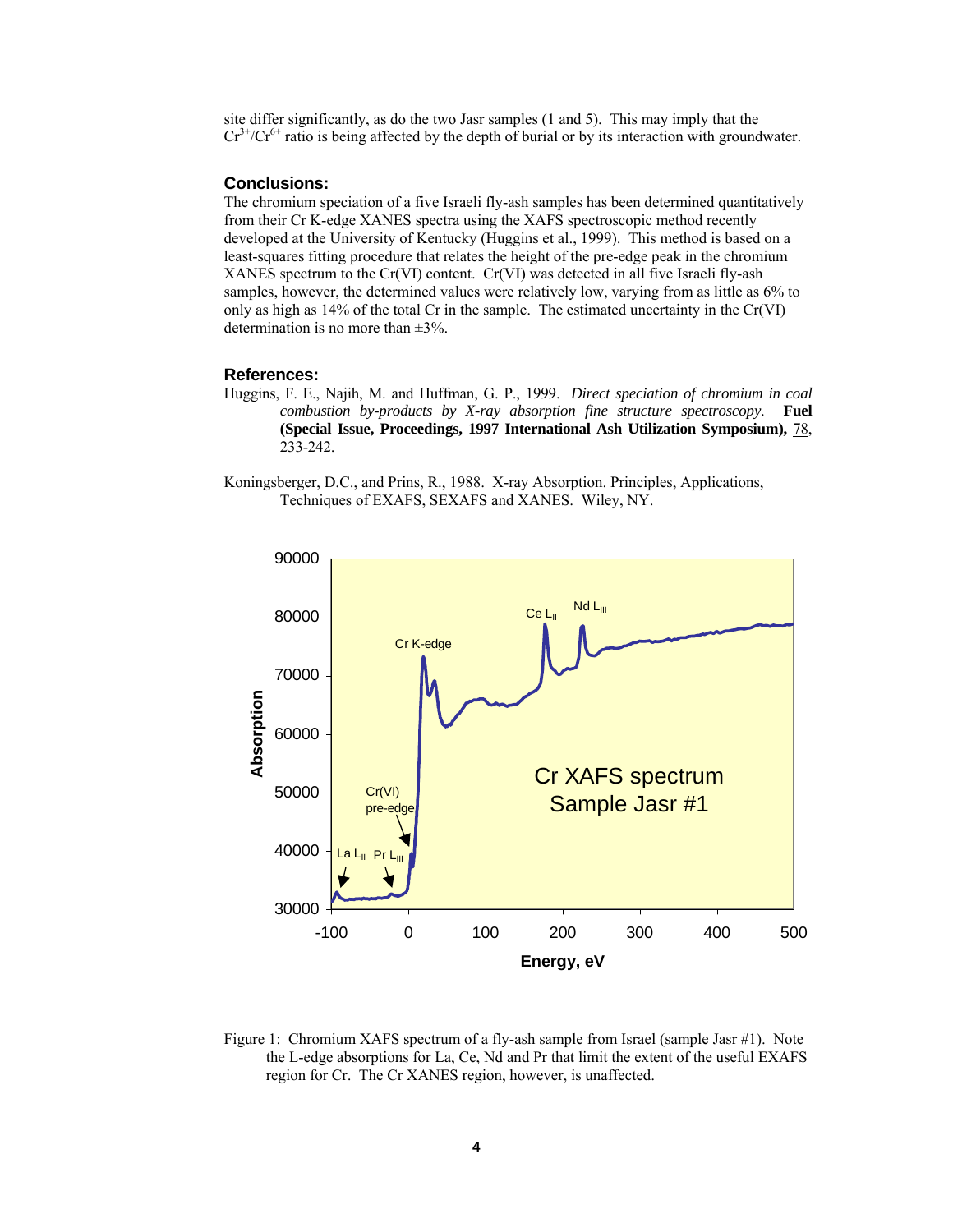

Figure 2: Chromium XANES spectra of five Israeli fly-ash samples. Each spectrum is normalized to unit edge-step and offset by 0.5 absorption units.